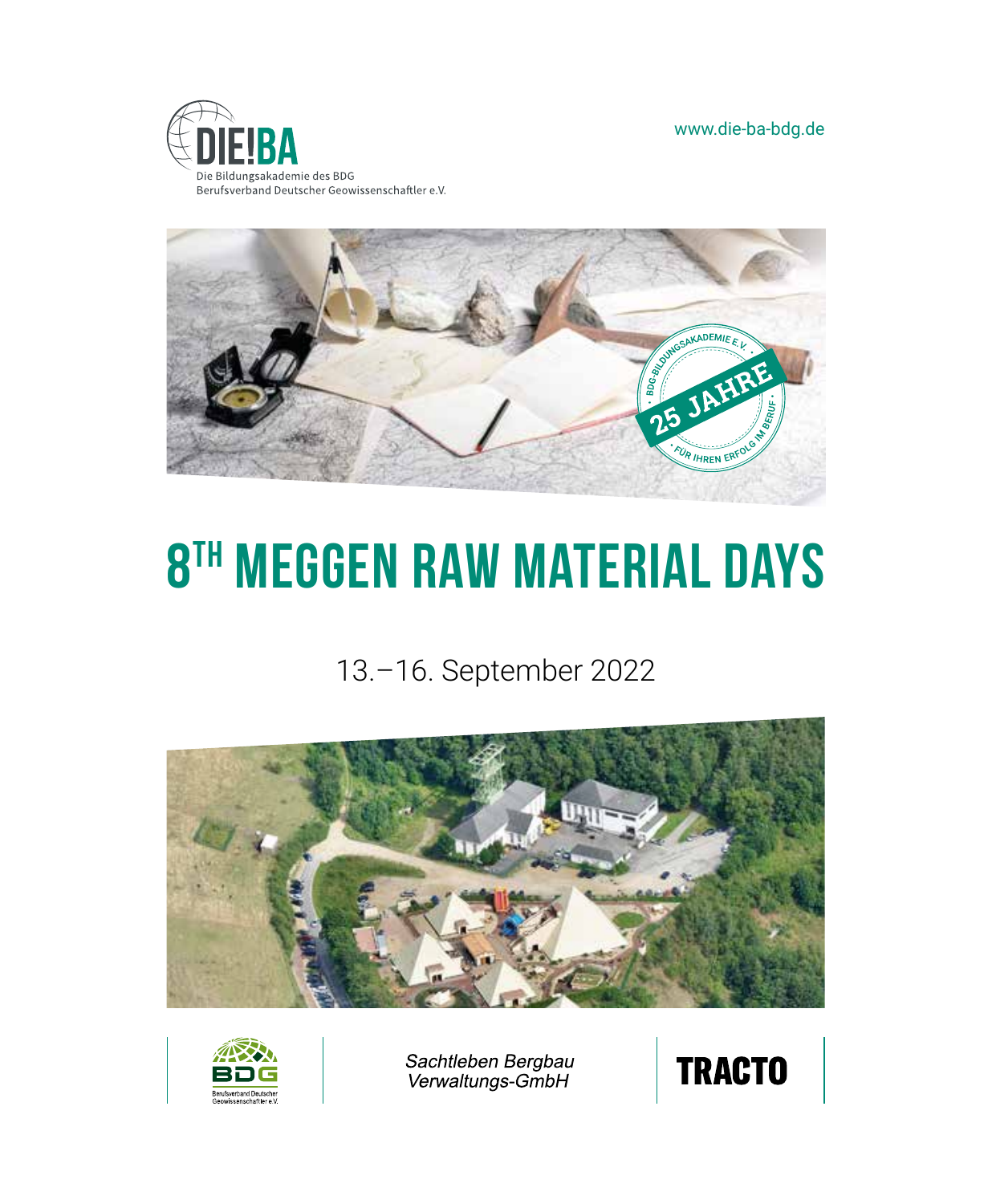#### **Preliminary Program**

|                                                                                                                                                                                                                                   | Sachtleben Bergbau<br>Verwaltungs-GmbH | <b>TRACTO</b> |  |  |
|-----------------------------------------------------------------------------------------------------------------------------------------------------------------------------------------------------------------------------------|----------------------------------------|---------------|--|--|
| Day 1<br>13. September 2022 $\cdot$ 9:00 am - 5:00 pm                                                                                                                                                                             |                                        |               |  |  |
| ROHSTOFFE FÜR DEUTSCHLAND                                                                                                                                                                                                         |                                        |               |  |  |
| Zeitenwende in Europa: Behält Erdgas die Rolle als "Brücke" bei der Transforma-<br>tion der Energielandschaft? (Dr. Ludwig Möhring, BVEG, Hannover)                                                                               |                                        |               |  |  |
| Die Schiefergasvorkommen und deren mögliche Nutzung in Deutschland ·<br>(Prof. Dr. Hans-Joachim Kümpel, Burgdorf)                                                                                                                 |                                        |               |  |  |
| Die Zukunft des Geodaten-Managements · (Dr. Jürgen Grötsch, Shell Energy Tran-<br>sition Center, Amsterdam)                                                                                                                       |                                        |               |  |  |
| Die Society of Petroleum Engineers (SPE) in Deutschland und Europa ·<br>(Dr. Stefan Wessling, Baker Hughes / SPE)                                                                                                                 |                                        |               |  |  |
| Geowissenschaften und Archäologie: Rekonstruktion von Landschaften und<br>Handelsbeziehungen · (Dr. Eberhard Zangger, science communications GmbH,<br>Zürich)                                                                     |                                        |               |  |  |
| Anmerkungen zum Einfluss der Metallproduktion auf die Ökobilanz von Flug-<br>triebwerken · (Prof. em. Dr. Hartmut Seyfried Universität Stuttgart u. Prof. Dr.-Ing.<br>Stephan Staudacher, Inst. für Luftfahrtantriebe, Stuttgart) |                                        |               |  |  |
| UNFC Klassifizierung von Kiessandvorkommen · (Dr. Sebastian Pfleiderer, Geo-<br>logische Bundesanstalt von Österreich, Wien)                                                                                                      |                                        |               |  |  |
| Ton - ein bedeutender aber unterschätzter heimischer Rohstoff · (Dr. Henning<br>Knapp, Stefan Schmidt KG, Dornburg-Langendernbach)                                                                                                |                                        |               |  |  |
| Lithium in Geothermalwässern · (Prof. Dr. Jochen Kolb, KIT, Karlsruhe)                                                                                                                                                            |                                        |               |  |  |
| Nachhaltiges Management in der Rohstoffwirtschaft · (Marlene Buchner, Öko-In-<br>stitut e.V., Darmstadt)                                                                                                                          |                                        |               |  |  |
| Dinner · Sauerland-Pyramiden (Tracto-Technik)                                                                                                                                                                                     |                                        |               |  |  |
|                                                                                                                                                                                                                                   |                                        |               |  |  |

2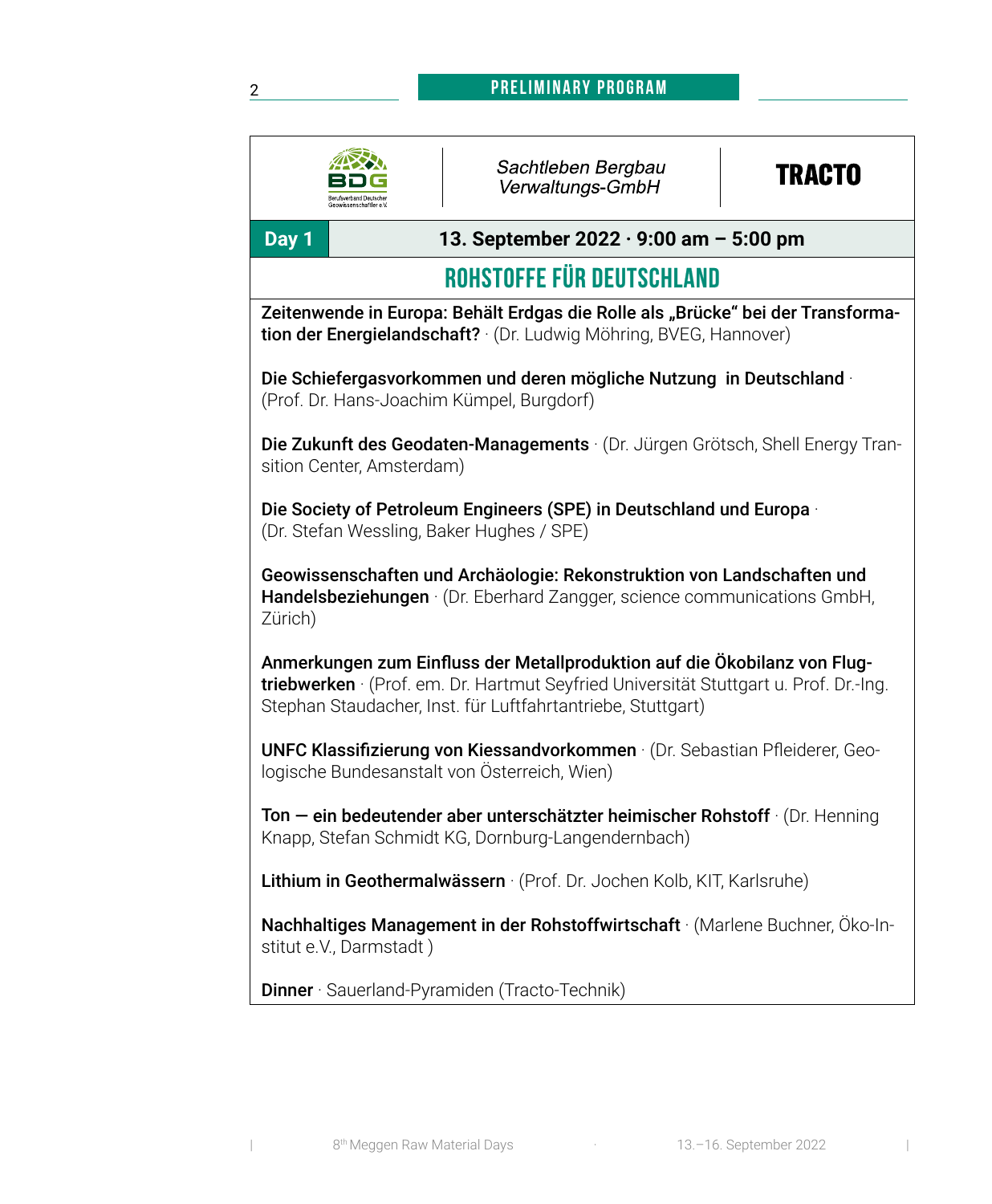#### 3 **mustertext Preliminary Program**



#### Sachtleben Bergbau Verwaltungs-GmbH

## **TRACTO**

**Day 2 14. September 2022 · 9:00 am – 5:00 pm**

## **Raw Materials in Europe - Future Possibilities**

Junior Companies - The Risk & The Reward · (Dr. Nicole Adshead-Bell, Cupel) Advisory Corp., Vancouver)

Investments in Junior Development Mining Projects – a chance to secure commodity supply for Germany and Europe? · (Christopher Schmidt, INCOMET Capital GmbH, München)

Raw materials in the focus: actual situation challenges with regard to China, Russia, Ukraine and others · (Dr. Sven-Uwe Schulz, DERA, Berlin)

The boron and lithium deposit in Valjevo-Mionica sedimentary basin, Western Serbia · (Branislav Potic, Eurolithium Balkan, Serbia)

Exploration Potential of the Crystalline Basement of Estonia - First Test Holes · (EurGeol. Dr. Frank Wrobel, Exploration & Geological Modelling, Garbsen und Siim Nirgi, Geological Survey of Estonia, Rakvere)

Fair and responsible small-scale mining using the example of coltan from Liberia · (EurGeol. Christian Masurenko, Ec Terra GmbH, Twistringen)

The W-Sn Mining Project Pöhla in the Saxonian Ore Mountaines - An Appraisal · (EurGeol. Dr. Wolf-Dieter Bock, Independent Consultant, Denzlingen)

Mining in Zimbabwe · (Dr.-Ing. Johannes Tacken, IFB Mining Consultants GmbH & Co. KG, Lüdinghausen)

Aspects of the Romanian Raw Materials Sustainable Development and Market Demand · (Dr. Ionel Ureche & Dan Onescu, ANPGM, Romania)

Environmental Due Diligence in Mineral Supply Chains – current developments and key questions · (Jan Kosmol, UBA, Dessau-Roßlau)

Seismic monitoring in active and abandoned mines (EurGeol. Anke Schindler, K-UTEC, Sondershausen)

**Barbecue** · Siciliaschacht (Sachtleben Bergbau Verwaltungs-GmbH)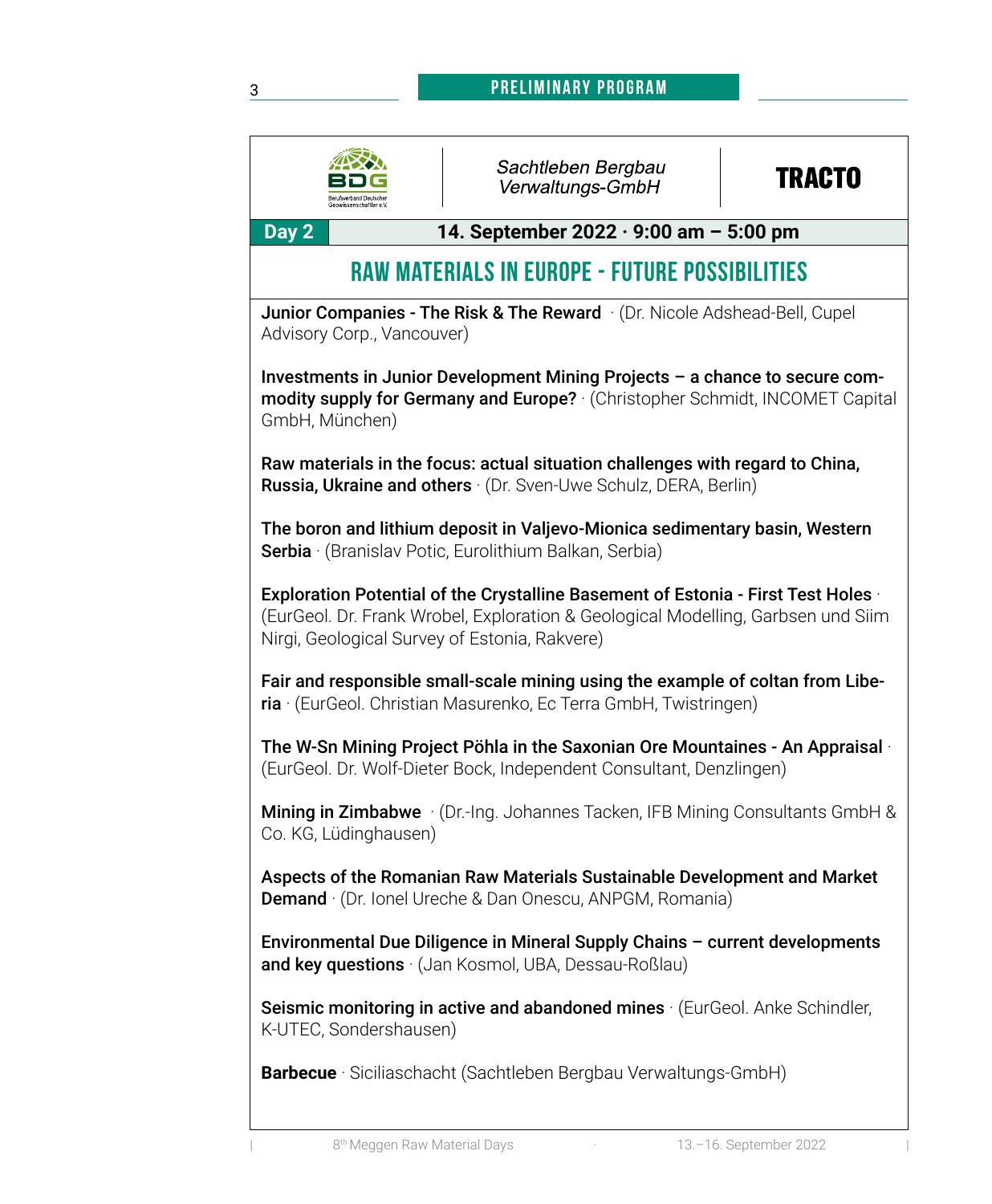#### 4 **mustertext Preliminary Program**





#### Sachtleben Bergbau Verwaltungs-GmbH

## **TRACTO**

**Day** 

**3+4 15. - 16. September 2022 · 9:00 am – 5:00 pm / Short Course**

### **The PERC Standard 2021 with special emphasis on industrial minerals, construction raw materials and dimension stones**

**Lecturers:**

**EurGeol. Dr. Ed Sides, Orebody Risks Limited, United Kingdom EurGeol. Marco Cosi, Alpiconsult, Italy EurGeol. Mark Burnett, AMC Consultants, United Kingdom EurGeol. Neil Wells, HeidelbergCement AG, Heidelberg**

Europe has pledged to be carbon neutral by 2025. To achieve this goal, unprecedented volumes of raw materials need to be discovered, assessed, mined and processed. The<br>primary focus of this requirement will be the metals required for both energy generating<br>devices as well as energy storage devices. However integrated supply chains, will see the entry of non-traditional investors into the mining space, who will be investing into existing mining companies or will be acquiring mines and exploration properties.

CRIRSCO (Committee for Mineral Reserves International Reporting Standards; https:// www.crirsco.com/), is a voluntary body whose members develop mineral reporting codes, standards and guidelines; with the aim of the CRIRSCO-aligned codes and standards<br>providing and maintaining a high level of trust in the public reporting of mineral deposit<br>estimates (Mineral Resources and Mineral Reserves (Exploration Results).

PERC (The Pan European Reserves and Resources Reporting Committee) is the organisation responsible for setting standards for public reporting of exploration results, mineral resources, and mineral reserves by companies listed on markets in Europe (https:// percstandard.org/).

The two-day series of presentations is designed to introduce the PERC reporting standard, via a series of lectures and case studies, that will be presented by members of the PERC committee as well as industry representatives who are currently using the PERC reporting standard. Emphasis will be placed on the practical application of the standard, with a focus on green energy metals and minerals, bulk commodities, aggregates, and dimension stone.

The growing importance of ESG (Environmental, Social and Governance) issues will be discussed as well as the relationship between the CRIRSCO group of codes and standards and the UNFC (United Nations Framework Classification for Resources) and UNRMS<br>(United Nations Resource Management System) systems.

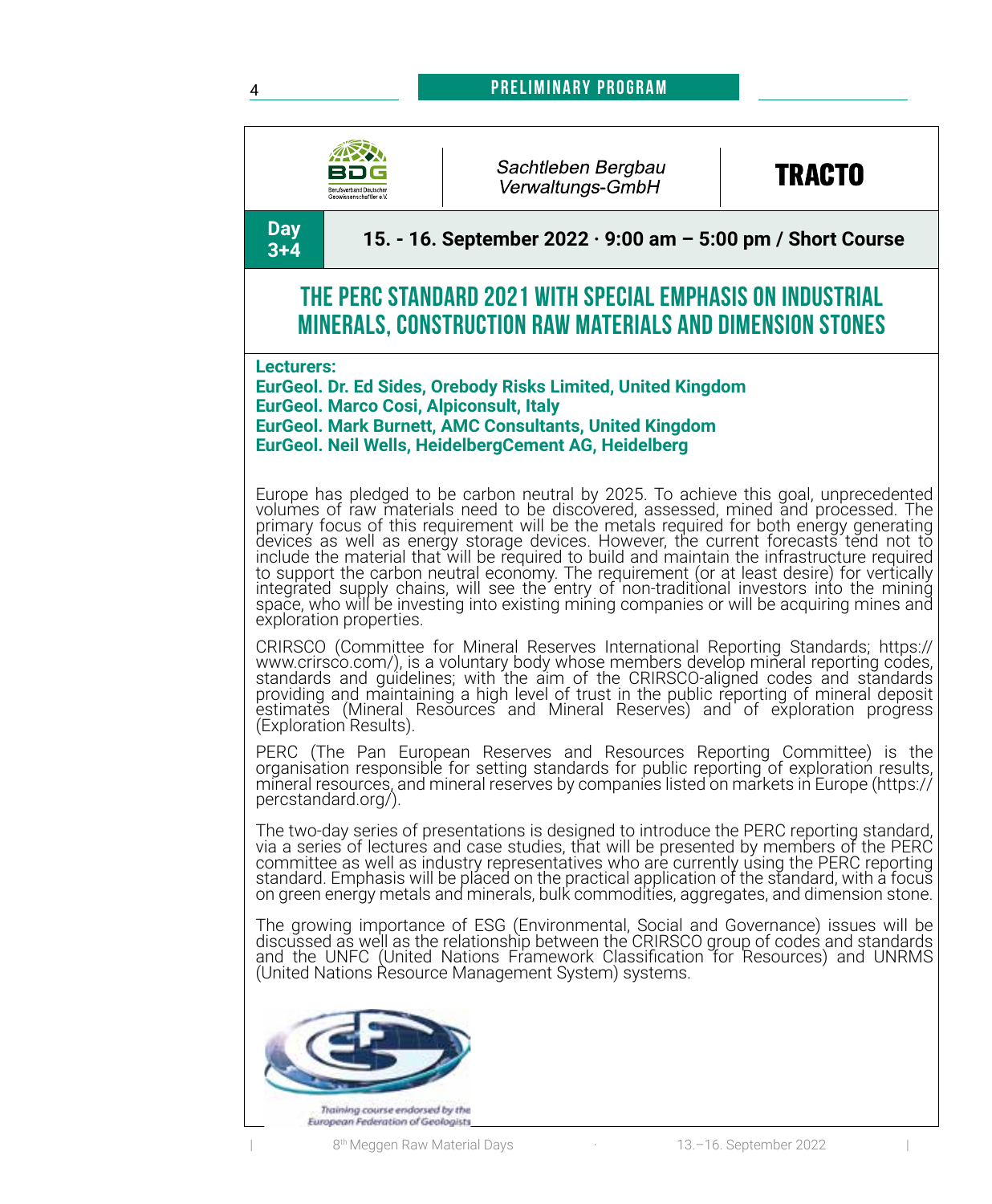